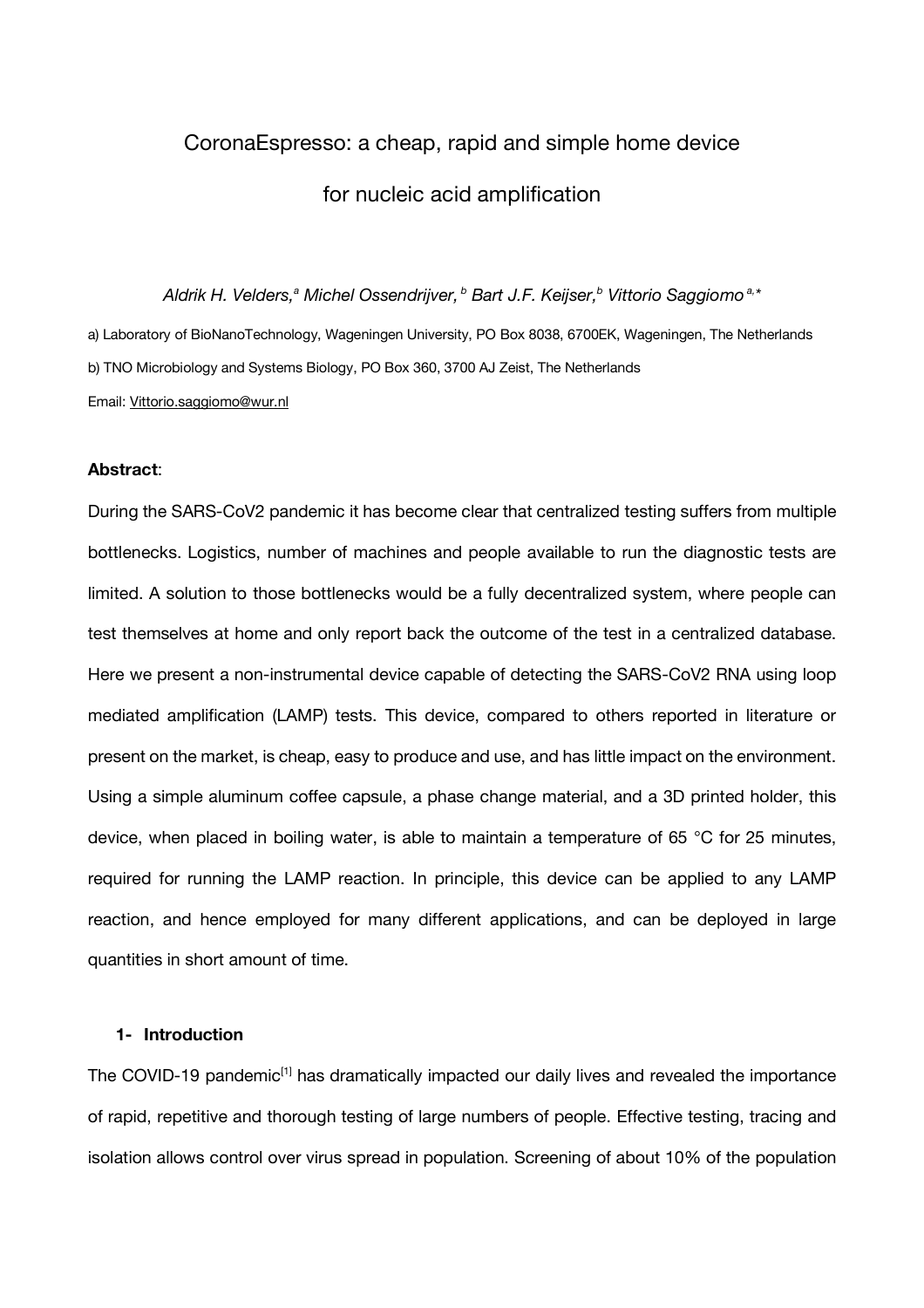on regular basis has been suggested to allow control over the spread of the virus in society,<sup>[2]</sup> although this percentage and the results of the simulation are still under debate.<sup>[3]</sup>

Whereas centralized testing facilities have been set up in relatively short amounts of time, focused on testing individuals with symptoms, significant shortcomings and logistic bottlenecks have become apparent, from sample collection, storage and transport, to lack of personnel, materials, and instruments. Taking as an example the Netherlands, a relatively small country, testing 10% of the population would require running 1.7 million tests as fast as possible. Performing more than a million tests is simply not feasible with centralized testing alone, not even for a relatively small and country with efficient infrastructure such as The Netherlands. Achieving millions of tests per day is only practically realizable in decentralized testing, using self-performed tests, directly at the population level. Self-performed tests are also an improvement over centralization for detecting asymptomatic infected individuals who would typically not go to testing sites.

To date, the standard test for SARS-CoV2 has relied either on detection of specific nucleic acid using Polymerase Chain Reaction (PCR) or antigen rapid tests.<sup>[4]</sup> PCR is too complex, in particular regarding the required instrumentation and sample handling, and not robust enough to be performed by untrained personnel in a home environment, and requires specific infrastructures and devices for controlling the different temperatures necessary for the amplification. Relatively simple antigen (rapid) tests have also been exploited. These can be run in classical lateral flow assays such as the archetypical pregnancy test. However, the antigen tests have a lower sensitivity and are not suitable for early phases testing. Another emerging detection method is the Loop-mediated Amplification (LAMP),<sup>[5]</sup> which allows detection of small amounts of viral RNA from oral/nasal swabs even in an early stage of the infection. PCR and LAMP are both based on selective amplification and detection of part of the viral genome using specific primers. Commercially available LAMP or PCR instruments are expensive and not easy to use by untrained personnel. While PCR is anyways too complex to be performed by untrained personnel in a home environment, LAMP has the potential to provide a robust and easy to use test set-up required for a point of care and in-field testing.<sup>[6]</sup> Different from PCR, LAMP amplification occurs at a single temperature, is capable to work in conjunction with simplified methods for sample pre-processing and allows visual readout of test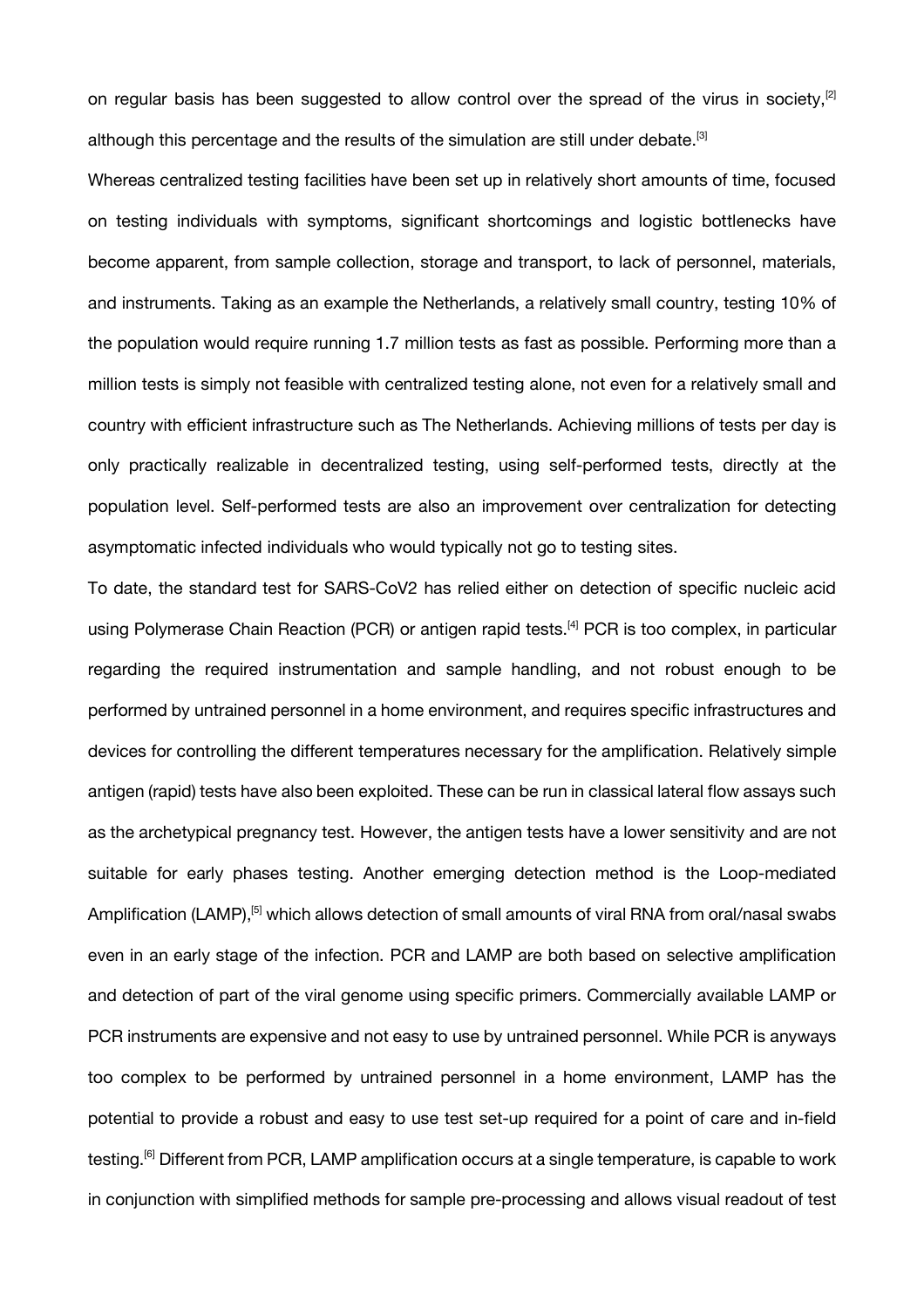results. Many groups around the world, including ours, are working on making LAMP simple and robust enough to be used at home by untrained personnel for favoring a true decentralized testing.<sup>[7,8,9]</sup>

The device or instrument required to run the decentralized SARS-CoV2 LAMP reaction requires slightly more attention for home testing than testing in a laboratory. This LAMP device should be cheap, reusable, easy to produce in quantity of millions in a short amount of time and, preferably, resulting in minimum amounts of waste. In the end, the crucial part for a LAMP device concerns incubation of the sample at a specific temperature for a certain amount of time.

Depending on the enzymes used, LAMP typically requires temperature in the range of 60-70°C for a fixed amount of time, typically less than 30 minutes, for amplifying the nucleic acids in the sample. Water temperature controlling instruments can be as cheap as e.g. a *sous vide,* and can be used to maintain the water at constant temperature,<sup>[10]</sup> however, for a robust test one should not be dependent on specific hardware not on user skills or accuracy. A cheaper solution could be a home-made LAMP device made by simple and open-source electronics, for example using Arduino.<sup>[11]</sup> Such devices however, although being cheap and easy to use, cannot be produced in numbers of millions in a short amount of time, and they will produce an unsustainable amount of electronic waste (e-waste).

For in field LAMP, and especially in remote locations where the electricity may be a limiting factor, Non-Instrumental Nucleic Acid amplification (NINA) devices were developed.<sup>[12,13]</sup> These devices use Phase Change Materials (PCM), substances that absorb or release energy at the phase transition temperature and so provide, for a certain amount of time, a fixed temperature when in a relatively hot, respectively cool environment. For the in-field LAMP the heating is, *e.g*., driven by a chemical exothermic reaction as source of heat. These devices are cheap, easy to use, and do not require electricity. The drawbacks of these instruments are a) the vessels which need to be produced in large quantities, which may be problematic, and b) more importantly, the heat source is an exothermic reaction, which makes the device not safe for being used by untrained personnel, and also adds a problem in logistics, as shipping hazardous chemicals is highly regulated. In addition to this, the chemicals for producing the exothermic reaction are disposable and need to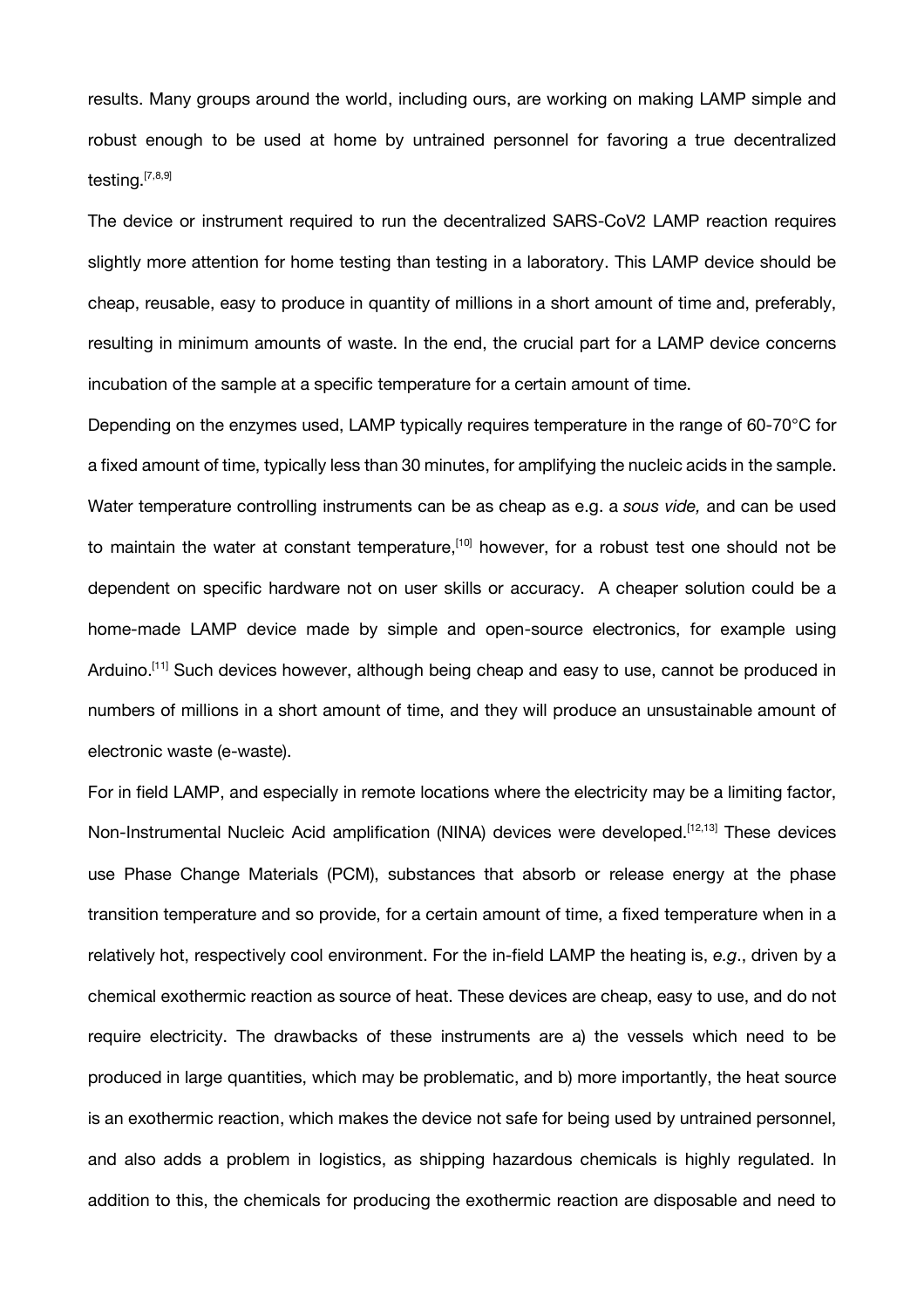be commercially acquired for each single reaction which increments the costs, the safety, and the waste produced by these devices.

Recognizing the limitations of the different devices, we embarked on the development of a novel LAMP device which is cheap, reusable, and can be produced in large amounts in a short period of time. The device was designed such not to require chemical exothermic reactions, have limited waste produced and with a minimum cost of the device as a whole. Whereas the chemical exothermic reactions NINA designs are of relevance for in-field measurements, for home testing one might assume most people have access to boiling water. Considering the potential large numbers needed, readily available and cheap components were chosen, such as commercially available containers (coffee capsule), PCM and 3D printable components. Figure 1 shows an overview of the components of the LAMP home test device which we coined CoronaEspresso.

## **2- Results and Discussion**

In a classical NINA system, an exothermic reaction heats up a sample contained in a PCM material that will start melting at its phase changing temperature. As long as the PCM is not fully melted, the temperature remains constant. For the CoronaEspresso device, we decided to opt for a less invasive system by immerging the sample container with PCM into an environment with a temperature higher than the phase transition temperature, causing the PCM to melt at the constant PCM temperature.

First, the required temperature for the corona-LAMP reactions was decided, consecutively a robust method to provide a heating environment using common household equipment was searched for, then the PCM container properties and relative amounts of PCM to control temperature and time were optimized, and finally the LAMP reaction was tested, and a protocol defined. More precisely, the, amount of water and PCM were chosen such that not all the PCM would completely melt but would maintain a constant temperature whilst solidifying in the cooling down water bath when going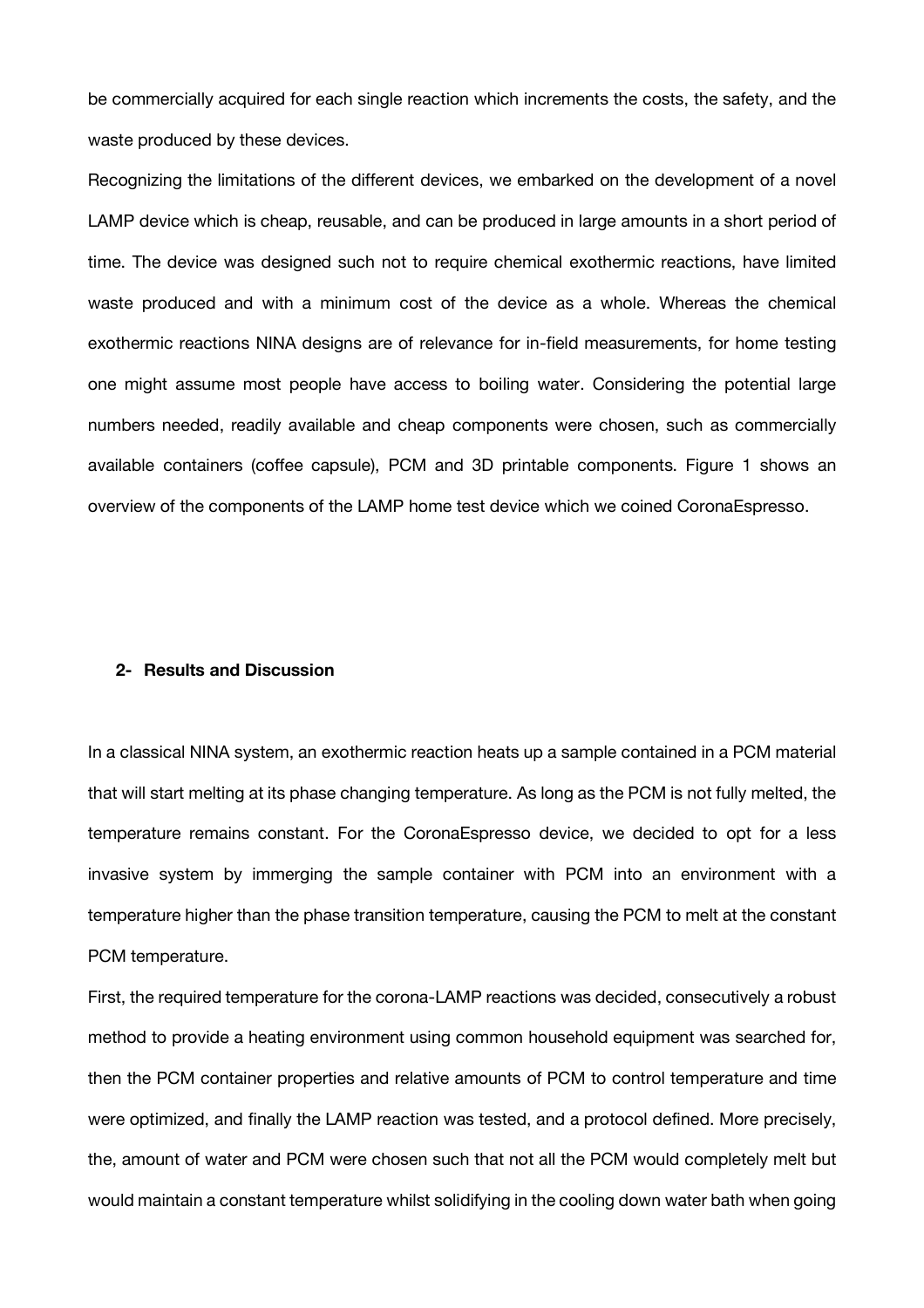below the PCM temperature. In fact, at room temperature in the Nehterlands this correponded to c.a. 1L but for example in warmer places the relative amounts might need to be adapted.

LAMP reactions typically work well in the 60-70 °C range, depending on the exact primer sets and enzymes used, and so the device was to be designed such that the LAMP sample vials would be exposed to a temperature of about 65 °C for 25 minutes. After unsuccessful tests of many household appliances (oven, dishwasher, washing machine and so on), we devised a working NINA-LAMP using few grams of PCM, a Nespresso<sup>™</sup> coffee capsule and a 3D-printed holder (Figure 1) and a liter of boiling water. To ensure proper reactions temperature, we selected Rubitherm RT64HC, a paraffin-based PCM, with a melting temperature between 63 and 65 °C with a main peak of 64 °C. The material is available in large quantities, at low cost (c.a. 13 €/Kg). The 5-6 grams of PCM and 1 liter of water allow for a melting/solidifying process that takes about 25 minutes. In other words, the amount of PCM was chosen such that it would not completely melt in the hot but slowly cooling down water bath, in such a way it is prevented that the LAMP sample is heated to temperatures higher than the PCM.

The thin aluminum Nespresso™ or Nespresso™-compatible capsules enable efficient heat transfer can be produced in large quantities in a short amount of time. The reaction vials are held in place by a polylactic acid (PLA) 3D-printed vial holder which also can be rapidly produced in large quantities. The holder has been designed to be placed in the top part of the coffee capsule to fit the LAMP-vials in such a way that the bottom of the vials is more than 3 mm away from the aluminum side of the capsule. The risk is that if the vials are too close to the aluminum, the temperature may exceed the 64 °C, degrading the enzymes.

#### **2.1 CoronaEspresso device**

To prepare the CoronaEspresso device, between 5 and 6 grams of granular RT64HC were added to a clean coffee capsule. The material was melted by heating the cup by placing it in a hot (close to boiling) water bath. Next, the cup was taken out of the water bath and a 3D printed vial holder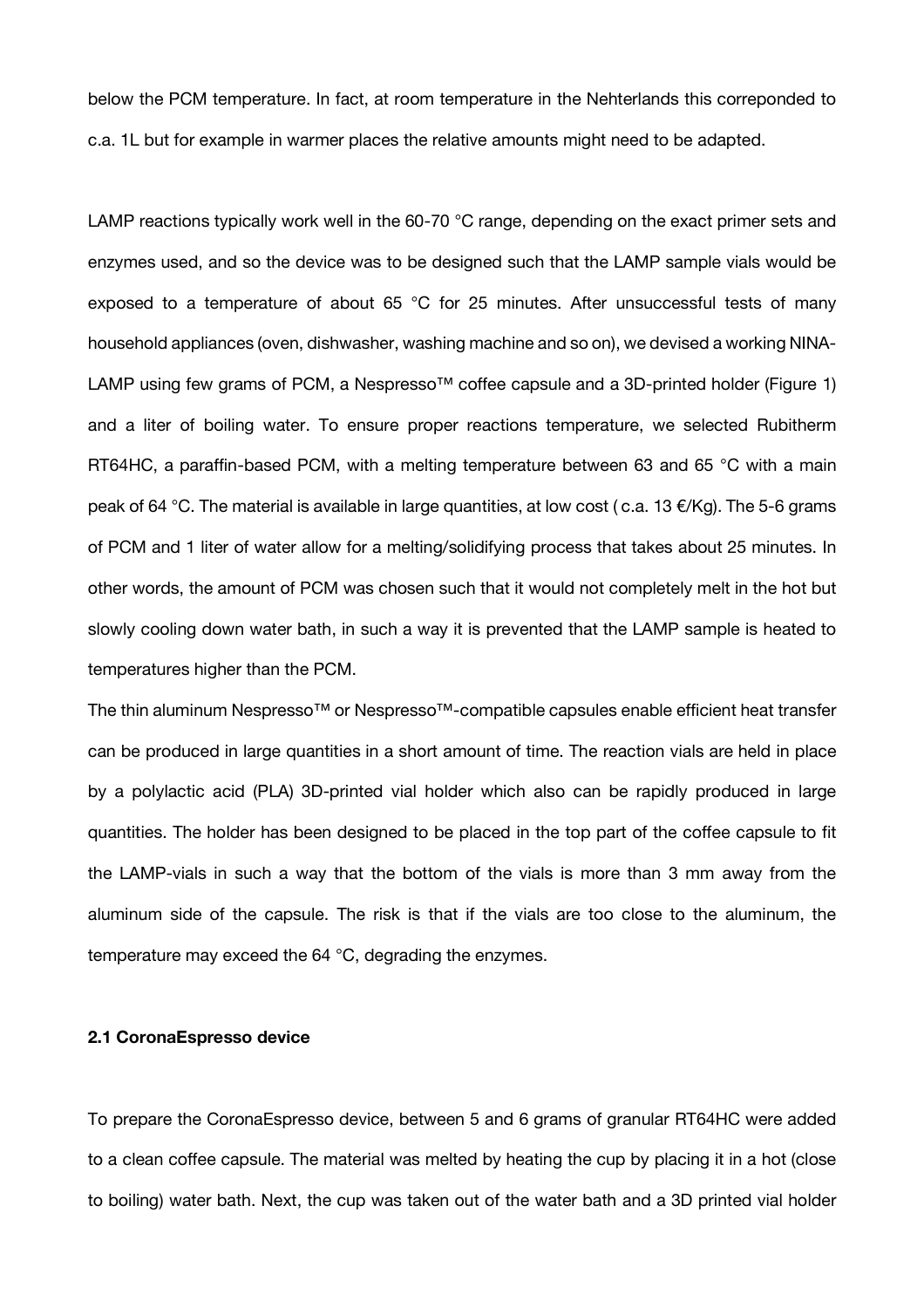was placed in the cup, together with four standard 200 µl PCR tubes. Once the CoronaEspresso is cooled down, the vials are removed, leaving imprints of the vials inside the device. The prepared devices can be stored safely at ambient temperature for months, and probably years, ready for use.



Figure 1. (a,b) 3D render of the CoronaEspresso showing its components: an aluminum coffee capsule, few grams of Phase Change Materia (RT64HC), a 3D printed holder for the LAMP vials, and the PCR tubes with the reagents in them. (c) Picture of the CoronaEspresso, and (d,e) picture of the cross-section, highlighting the distance between the bottom of the vial and the aluminum capsule.

In its use, the CoronaEspresso device is placed in a pot with boiling water, right after turning off the heating of the pot, enabling rapid increase in temperature of the PCM, stabilizing at approximately 64 °C when reaching its melting temperature. To evaluate this, we measured the temperature inside and outside the CoronaEspresso device using three thermistors coupled to an Arduino microcontroller. This showed that the PCM reached a temperature of more than 60 °C in approximately 3 minutes and maintained a constant temperature between 61 °C and 67 °C for c.a.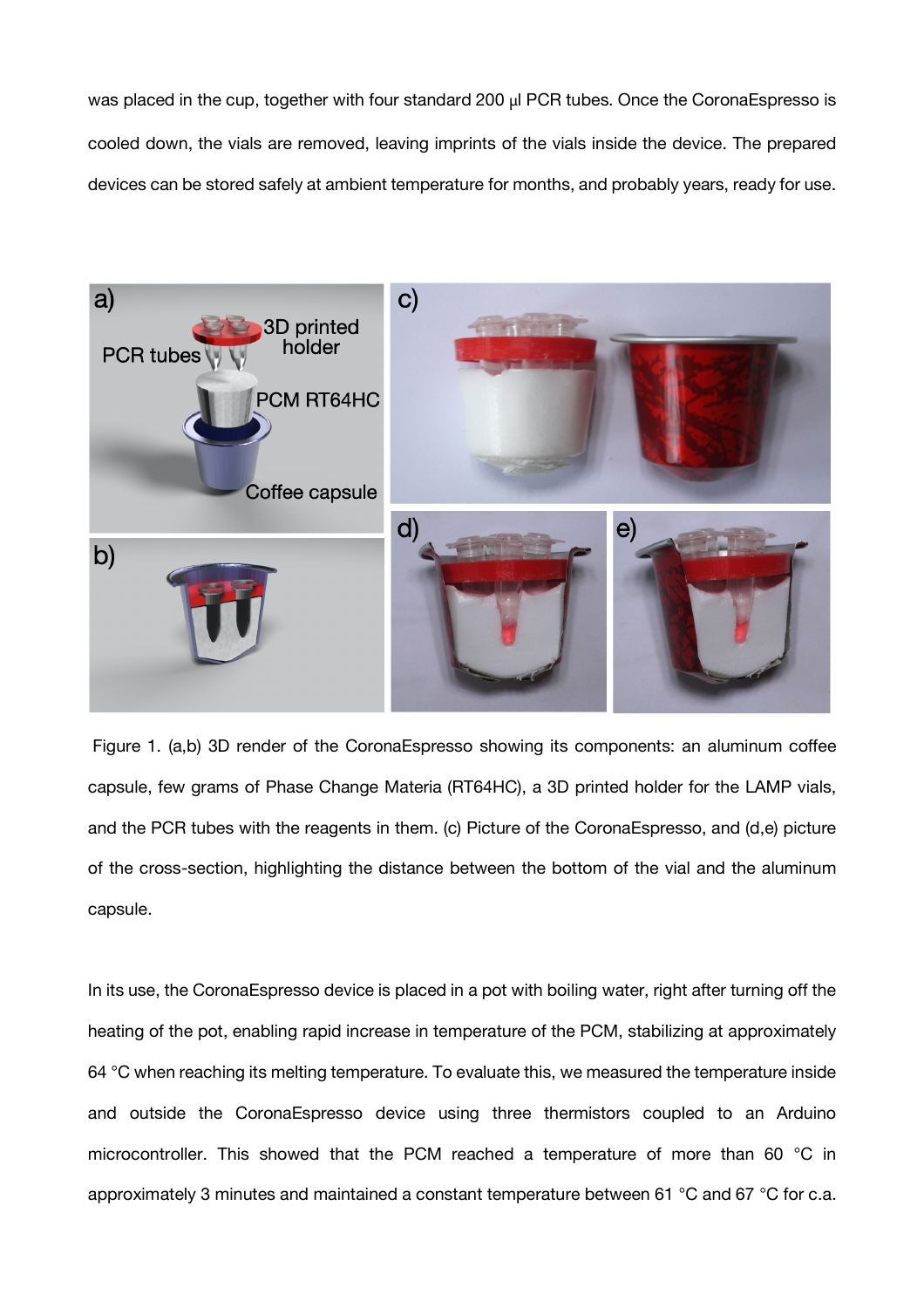25 minutes, sufficient for a typical LAMP reaction (Figure 2). From figure 2 clearly the buffering capacity of the PCM is illustrated. After the rapid increase in temperature to the PCM temperature, the temperature remains constant although the water bath is still at higher temperature until about 15 minutes after the start of the experiment. After these 15 minutes, the water bath is at lower temperature than what is required for the LAMP reaction, however, now the PCM is solidifying, releasing energy and keeping the PCM and embedded vials at a constant 64 °C for another 10 minutes approximately before slowly cooling down to room temperature.

## **2.1.1 Points of attention:**

Although the CoronaEspresso itself floats in water, a stabilizing floating aid is needed to keep the coffee capsule stable. A standard polyurethane or polyethylene foam shipping is more than enough. However, we noticed that when reusing the floating foam, the cold and wet foam slowed down the heating process, possibly interfering with the LAMP reaction (Figure S1). The floating foam also helps in not contaminating the CoronaEspresso with water from the pot, in fact when the PCM was contaminated with water, the temperature was not well stabilized anymore (Figure S2). We further noticed that inductive heating, compared to fire burner, also keep the temperature too high in the pot, and should be also avoided, i.e., once the water is boiling, the water pot should be removed from the inductive heating plate and placed somewhere else. Abovementioned pitfalls should be accounted for in the home-test procedure when running the LAMP reaction.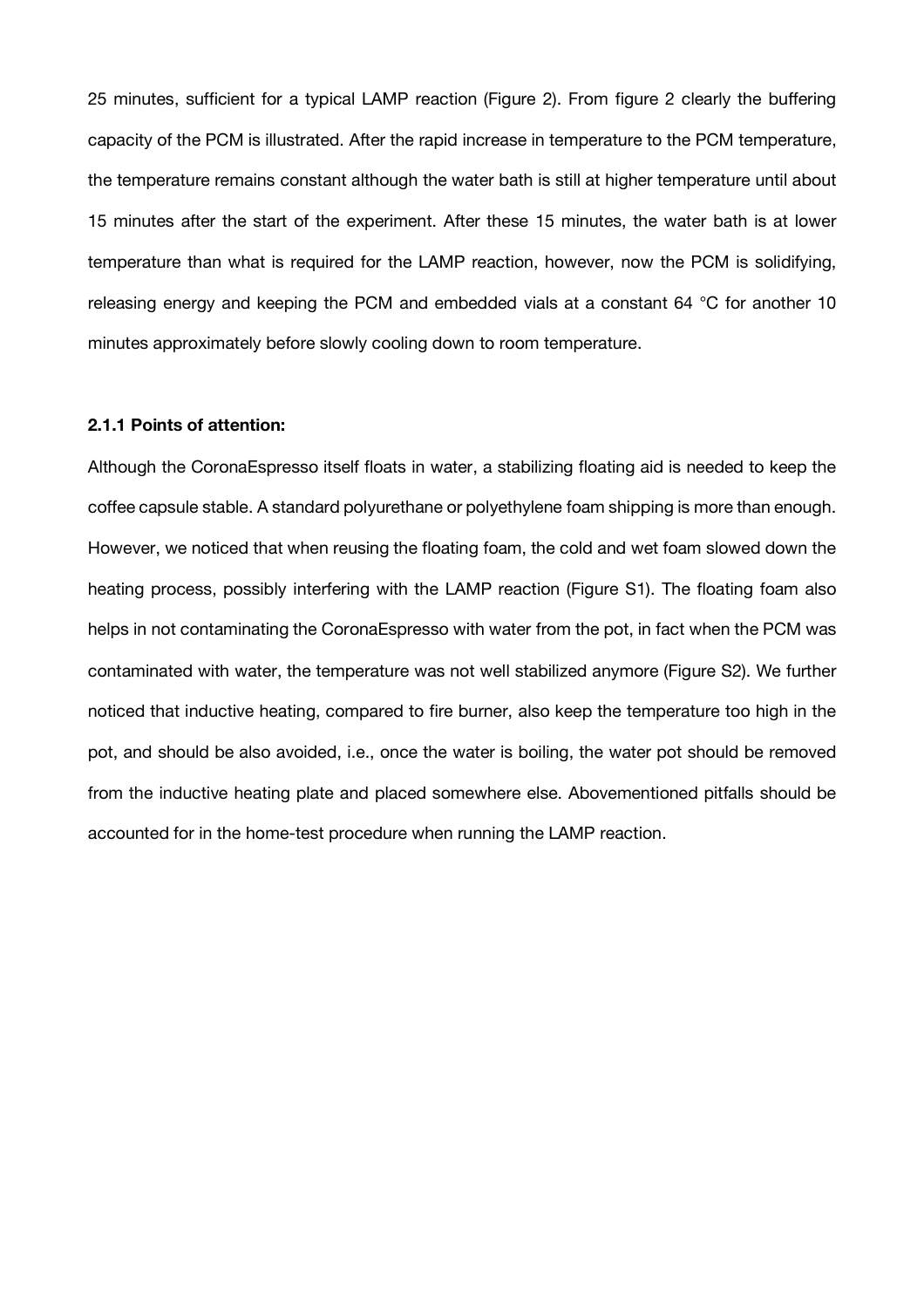

Figure 2. Temperature profile of the water bath (green), the room temperature (blue) and the CoronaEspresso (same capsule for 15 repetitions, repetitions of water temperature and r.t. removed for clarity of visualization and are presented in S3). Once the heating is stopped the water bath starts decreasing to reach room temperature, while the PCM reaches more than 60 °C in 3 minutes and manages to keep a temperature between 61 °C and 67 °C for c.a. 30 minutes (Figure S4).

# **2.2 LAMP reaction**

In order to validate the thermal stability for running LAMP reactions, we evaluated CoronaEspresso for LAMP-based detection of SARS-CoV-2 RNA. We used a one-step RT-LAMP reaction to perform the reverse transcriptase step, in which viral RNA is converted into a copied DNA, followed by specific LAMP based amplification of target sequence. We used primers for detecting the E-gene region of the SARS-CoV-2 RNA.<sup>[14]</sup> We ran a serial dilution of extracted RNA from SARS-CoV-2 as template.

The experimental set up is depicted in Figure 3: A pot of water is heated until boiling, after which the heating is turned off and the CoronaEspresso with the vials in it is added to the pot for 30 min. After removal of the CoronaEspresso, the cup is allowed to cool down for 3 minutes, after which the vials are removed and checked for their color. The color of the vial depends on the dye present that changes color depending on the pH which is lowered with a successful LAMP reaction. The colorimetric results show that the reaction was successful, and we managed to detect down to  $10<sup>3</sup>$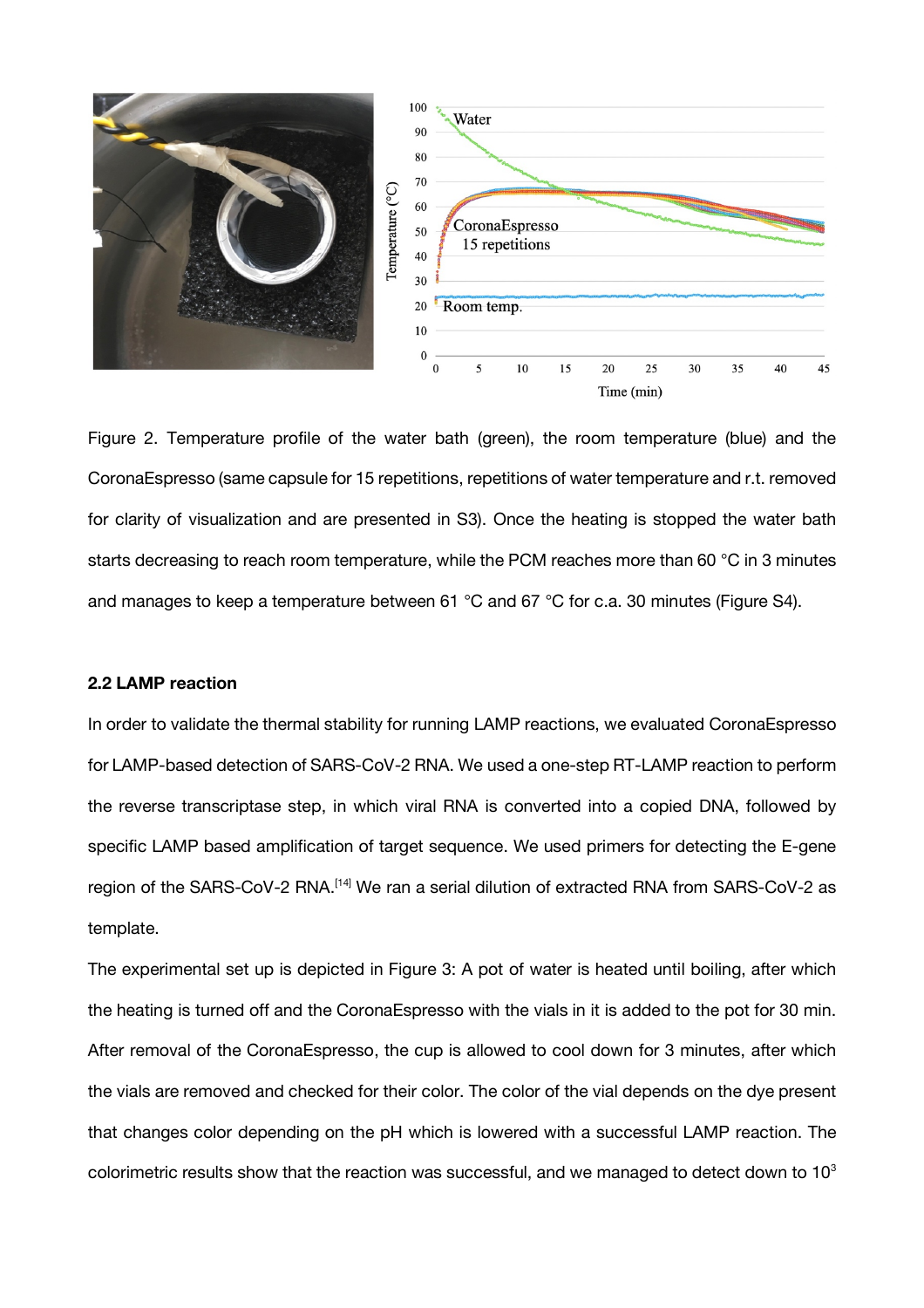molecules of RNA using a non-optimized LAMP reaction. Optimizing the enzymes, the primers and their concentrations for this specific device can improve the sensitivity of the LAMP by at least another order of magnitude, but it is outside of the scope of this research and it should be done anyway for any new developed LAMP test. We next tested the set up with the analysis of real samples. For this, RNA extracted from three positively and three negatively tested persons were tested and compared to PCR analyses. We found a full concordance in the results obtained using the CoronaEspresso and routine diagnostic assessment by PCR (details in the supplementary information).

At home, once the CoronaEspresso has been used, the 4 vials can be put in boiling water to deactivate the possible virus and thrown away. The CoronaEspresso can be reused for consecutive tests once the PCM has reached room temperature again. Considering the reusability of the PCM the real cost of the test boils down to merely the biomaterial and the vials.



Figure 3. Procedure for the CoronaEspresso LAMP test. Top: turn on the fire and wait for the water to boil. Turn the heating off, put the CoronaEspresso inside and wait for 25/30 minutes. Remove the CoronaEspresso from the water, let it cool down and remove the vials. Bottom: example of successful amplification and detection of SARS-CoV-2 using the CoronaEspresso.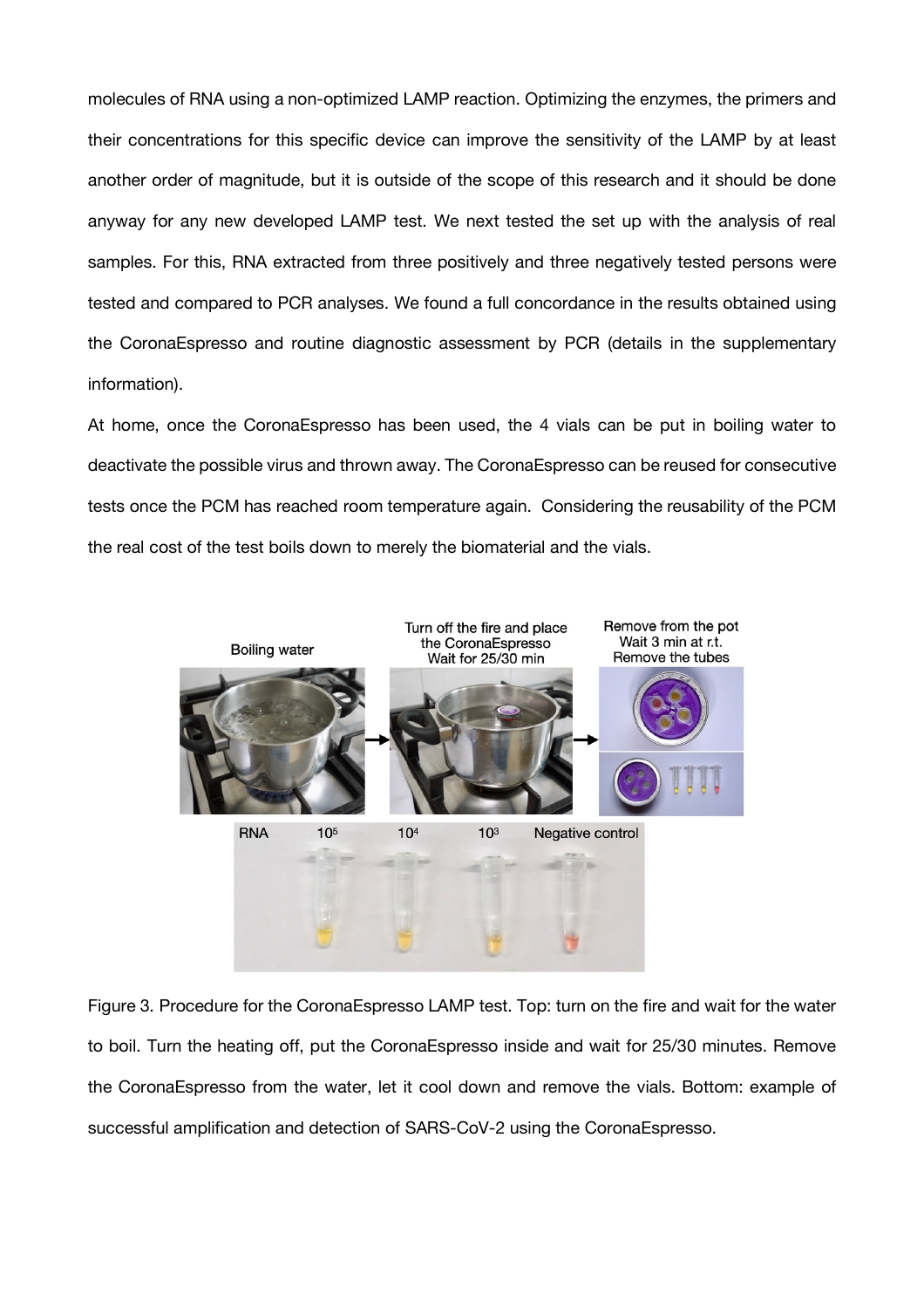Material-wise, the whole device costs less than 20 Eurocents on the consumer side, probably less than 10 Eurocent on the production side, it can be reused multiple times, and its materials allow for a limited waste production. The 3D-Printed PLA, in certain conditions, is biodegradable, aluminum (the cup) is one of the best materials to be recycled, with a recycling efficiency close to 100%, and the PCM, composed of paraffin can be burned or repurposed in paraffin rich materials such as candles. Being mostly paraffin, the PCM is also safe to transport, handle, and store.

## **Conclusions**

We have developed a cheap and simple-to-use Non-Instrumental Nucleic Acid LAMP device. Considering the design and required materials, it can be produced in millions in short amount of time with already working production in place. It is almost universal, as the only two things one would need to run the test are fire (or electricity) and water. It is also easy to recycle without creating e-waste or excessive plastic waste. The CoronaEspresso device can also be used in low- and lower-income countries, as well as in remote places, or when a large amount of LAMP devices should be deployed as soon as possible. The sample preparation has not been discussed in this paper. Saliva-based and gargle protocols have been presented that allow collection of virus material by individuals themselves.<sup>[15]</sup> Various commercial and non-commercial extraction free protocols for RT-LAMP have been described in literature.<sup>[16]</sup> This includes both thermal and chemical lysis steps in RNA stabilizing buffers to be used directly in the RT-LAMP assay, as well as cellulose-based sample prep procedures. Obviously, the device as such is not limited to SARS-CoV-2 detection but could be employed for any RNA/DNA test with an appropriate set of LAMP primers and enzymes.

# **Materials and Methods:**

"How to make it" and "how to use it" guides are provided as documents in the supplementary information.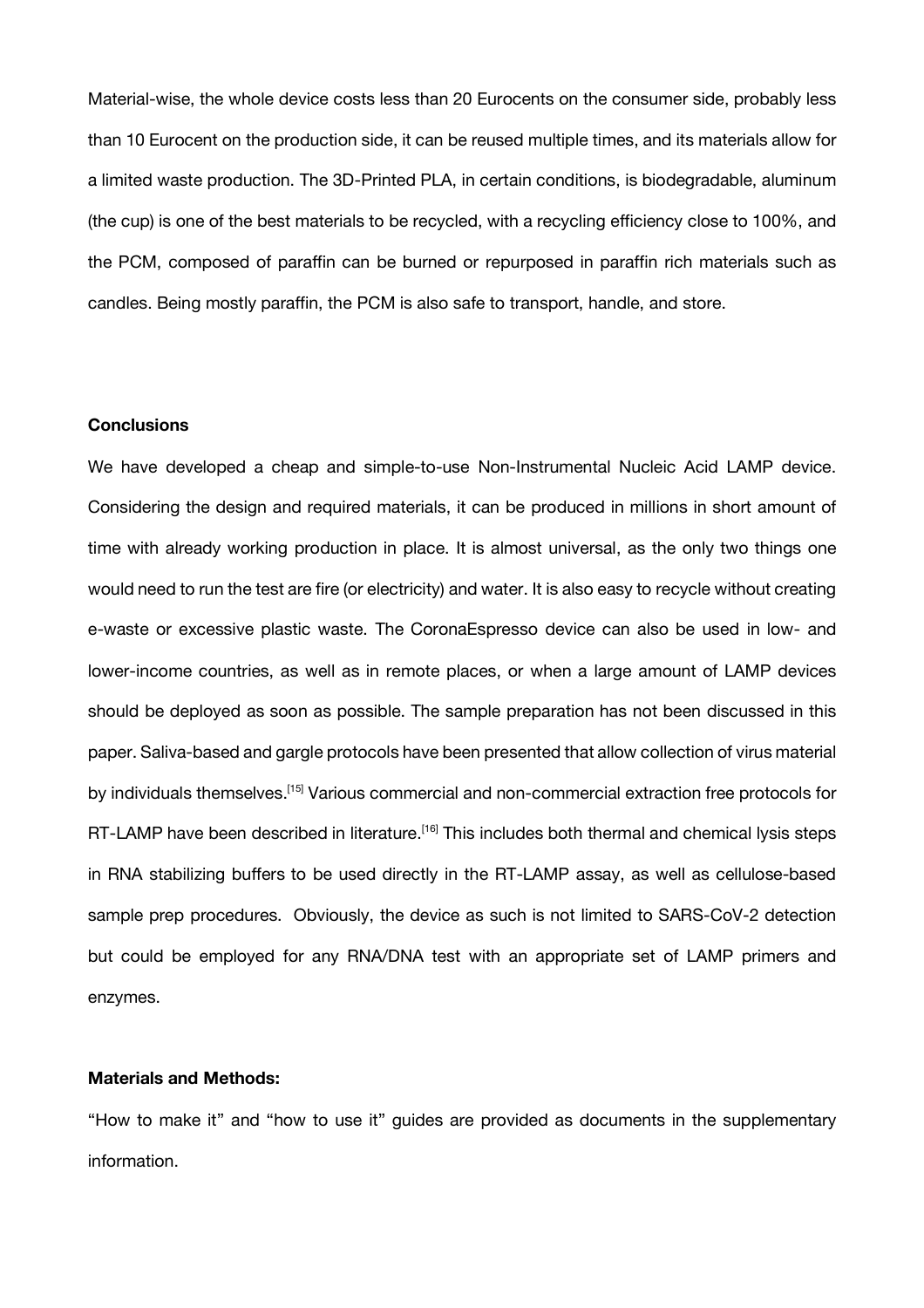Nespresso™ capsules were obtained from Nespresso™ shop, the coffee was removed, the capsule washed and dried. Rubitherm RT64HC was obtained from Rubitherm GmbH (Germany). For the preparation of the CoronaEspresso, between 5 and 6 grams of RT64HC flakes were placed inside the empty Nespresso™ capsule, and the capsule was placed in a pot with boiling water until all the flakes become liquid. Then, the capsule was removed from boiling water and the 3D printed holder was inserted on the top. 4 empty PCR tubes were inserted in the holder, and the capsule was left cooling down until room temperature. Once cooled down, the PCR tubes were removed from the CoronaEspresso. For monitoring the temperatures over time, an Arduino Uno with three thermistors was used as described in reference 11.

LAMP primers and their concentration for the SARS-CoV-2 are described in the supplementary information.

Acknowledgments: This publication is part of the project ID4Corona - Improved diagnostics for

SARS-CoV-2 (project number LSHM20057) of the research programme PPP ALLOWANCE which is

(partly) financed by the Top Sector Life Sciences & Health (TKI-LSH).

- [1] P. Zhou, X.-L. Yang, X.-G. Wang, B. Hu, L. Zhang, W. Zhang, H.-R. Si, Y. Zhu, B. Li, C.-L. Huang, H.-D. Chen, J. Chen, Y. Luo, H. Guo, R.-D. Jiang, M.-Q. Liu, Y. Chen, X.-R. Shen, X. Wang, X.-S. Zheng, K. Zhao, Q.-J. Chen, F. Deng, L.-L. Liu, B. Yan, F.-X. Zhan, Y.-Y. Wang, G.-F. Xiao, Z.-L. Shi, *Nature* **2020**, *579*, 270.
- [2] J. Taipale, P. Romer, S. Linnarsson, *medRxiv* **2020**, 2020.04.27.20078329.
- [3] M. Bootsma, M. Kretzschmar, G. Rozhnova, J. Heesterbeek, J. Kluytmans, M. Bonten, *medRxiv* **2020**, 2020.11.18.20233122.
- [4] V. M. Corman, O. Landt, M. Kaiser, R. Molenkamp, A. Meijer, D. K. Chu, T. Bleicker, S. Brünink, J. Schneider, M. L. Schmidt, D. G. Mulders, B. L. Haagmans, B. van der Veer, S. van den Brink, L. Wijsman, G. Goderski, J.-L. Romette, J. Ellis, M. Zambon, M. Peiris, H. Goossens, C. Reusken, M. P. Koopmans, C. Drosten, *Eurosurveillance* **2020**, *25*, 2000045.
- [5] J. Kashir, A. Yaqinuddin, *Med Hypotheses* **2020**, *141*: 109786
- [6] M. F. Österdahl, K. A. Lee, M. N. Lochlainn, S. Wilson, S. Douthwaite, R. Horsfall, A. Sheedy, S. D. Goldenberg, C. J. Stanley, T. D. Spector, C. J. Steves, *BMC Infectious Diseases* **2020**, *20*, 783.
- [7] L. Mautner, C.-K. Baillie, H. M. Herold, W. Volkwein, P. Guertler, U. Eberle, N. Ackermann, A. Sing, M. Pavlovic, O. Goerlich, U. Busch, L. Wassill, I. Huber, A. Baiker, *Virology Journal* **2020**, *17*, 160.
- [8] J. Joung, A. Ladha, M. Saito, M. Segel, R. Bruneau, M.-L. W. Huang, N.-G. Kim, X. Yu, J. Li, B. D. Walker, A. L. Greninger, K. R. Jerome, J. S. Gootenberg, O. O, Abudayyeh, F. Zhang, *medRxiv* **2020**, 2020.05.04.20091231.